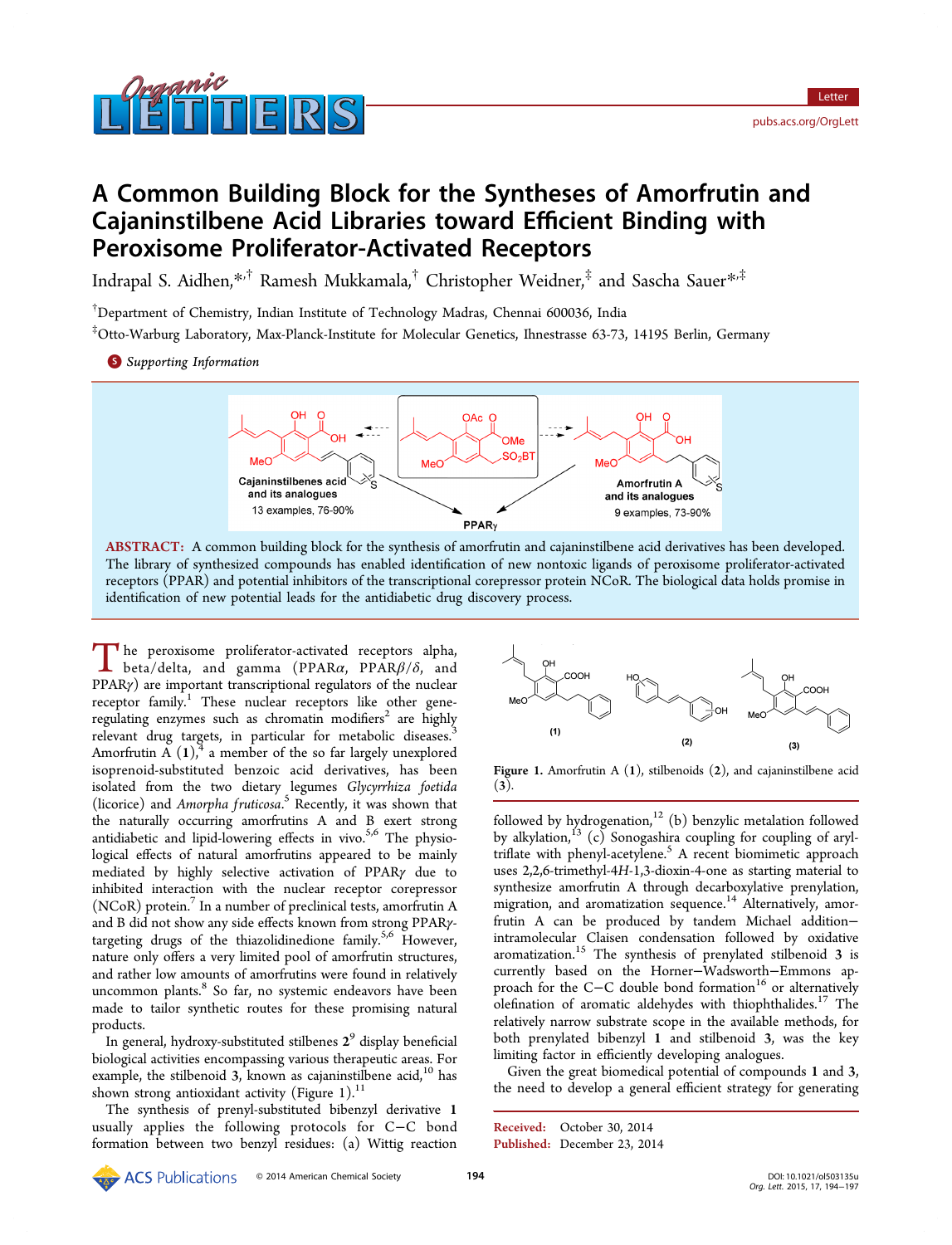libraries from a common building block became urgent. Therefore, we designed the common building block 4 for the synthesis of both types of compounds (1 and 3) to achieve efficient synthesis of prenylated bibenzyls 5 and prenylated stilbenoids 6, containing a functionalized aromatic ring (Figure 2).<sup>18</sup> This building block 4 enables synthesis of bibenzyl



Figure 2. Common building block for prenylated bibenzyls and stilbenoids.

derivatives 5 through a sequence comprising benzylation with various substituted benzyl bromides, followed by desulfonylation and hydrolysis, whereas synthesis of 6 involves Julia olefination with various substituted aromatic aldehydes, followed by hydrolysis.

The synthesis of the common building block  $4^{18}$  is presented in Scheme 1. Starting with  $7<sup>19</sup>$  thio-alkylation of 2-mercapto-



benzothiazole with the bromide 7 in dichloromethane using triethylamine as a base resulted in the formation of the sulfide 8 in good yield (79%). For installation of the prenyl moiety on the aromatic ring, compound 8 was deacetylated and a procedure reported by Fürstner and Gastner<sup>20</sup> for Cprenylation was applied on the phenolic compound 9. The reaction using sodium hydride as the base and pre[nyl](#page-3-0) bromide as the electrophile in toluene at 35 °C was very sluggish and generated very low yield of the desired C-prenylated compound 11 (15%), whereas the major product under these conditions was the O-prenylated compound 10 in 60% yield. These two compounds were easily separable using column chromatography over silica gel. In order to improve the yield of desired compound 11, we relied on rearrangement of the O-prenyl ether 10 to ortho-prenyl phenol 11. To achieve this, the Oprenylated product 10 was initially obtained in high yield (90%) using DMF as a solvent and subjected to rearrangement. Among various possible reagents, use of Montmorillonite  $K10^{21}$  led to the desired C-prenylated product 11 in modest yield (40%). Although the major side product was the dep[ren](#page-3-0)ylated compound 9, the cyclic sequence  $(9 \rightarrow 10 \rightarrow$ 11) ensured no loss of material and assured regular supplies of compound 11. Acetylation of compound 11 and oxidation of the sulfide 12 with 30%  $H_2O_2/Na_2WO_4.2H_2O$  in methanol furnished the desired building block 4 in good yield (88%), as a white crystalline solid (Scheme 1).

Besides the NMR spectral analysis, the structure and position of the prenyl moiety in sulfone 4 was confirmed unambiguously using single-crystal X-ray diffraction analysis (see Supporting Information  $1$ ).<sup>22</sup>

As projected in the conceived strategy for [substituted](#page-2-0) [prenylated s](#page-2-0)tilb[en](#page-3-0)oids 6, various substituted aromatic aldehydes 13a−13l were now subjected to modified Julia olefination reaction with building block 4 using sodium hydride as the base for initial generation of carbanion in DMF as the solvent. Functionalized stilbenes 14a−14l were obtained in good yields (62−83%), as the E-isomer only, which was confirmed by the vicinal coupling constant value  $(^3J_{\text{HH}} = 15.5 - 16.5 \text{ Hz})$  between the olefinic protons in their  ${}^{1}H$  NMR spectrum (Scheme 2).

#### Scheme 2. Synthesis of Cajaninstilbenes Acid and Its Analogues (15a−15l)



The acetate and methyl ester protections in stilbenes 14a−14l were conveniently removed by using  $NaOH/H<sub>2</sub>O/THF$  at 50 °C for 32 h to provide the targeted cajaninstilbenes acid 6 analogues 15a−15l in good to excellent yields (76−90%) (Scheme 2). The results are summarized in Table 1. The ability

Table 1. Cajaninstilbenes Acid and Its Analogues

| s.n.           | Ar $13a-m$                                                                          | 14a $-m^a$ (yield) | $15a-m^a$ (yield) |
|----------------|-------------------------------------------------------------------------------------|--------------------|-------------------|
| 1              | 13a $(C_6H_5)$                                                                      | 14a (83%)          | 15a $(90\%)$      |
| $\mathfrak{2}$ | 13b $(4$ -MeOC <sub>6</sub> H <sub>4</sub> )                                        | 14b (74%)          | 15b (81%)         |
| 3              | 13c $(3,5 \text{-} \text{MeO}_2\text{C}_6\text{H}_3)$                               | 14c (77%)          | 15c $(88%)$       |
| $\overline{4}$ | 13d $(3,4,5-MeO_3C_6H_2)$                                                           | 14d (80%)          | 15d (85%)         |
| 5              | 13e $(2,3,4$ -MeO <sub>3</sub> C <sub>6</sub> H <sub>2</sub> )                      | 14e (83%)          | 15e (85%)         |
| 6              | 13f $(3,4$ -OCH <sub>2</sub> OC <sub>6</sub> H <sub>3</sub> )                       | 14f (65%)          | 15f (88%)         |
| 7              | 13g $(4-FC_6H_4)$                                                                   | 14g $(62%)$        | 15g (80%)         |
| 8              | 13h $(2,4-F,C6H3)$                                                                  | 14h (76%)          | 15h $(87%)$       |
| 9              | 13i $(3,4\text{-}Cl_2C_6H_3)$                                                       | 14i (76%)          | 15i $(81%)$       |
| 10             | $13j$ $(2-pyridy)$                                                                  | 14j $(77%)$        | 15j $(76%)$       |
| 11             | $13k$ (3-pyridyl)                                                                   | 14k (65%)          | 15k (88%)         |
| 12             | $131$ (4-pyridyl)                                                                   | 141 (80%)          | 151 (83%)         |
| 13             | 13m $(6$ -pyronyl $)^b$                                                             | 14 $m(74%)$        | 15 $m(84%)$       |
|                | "Yield of products after column chromatography.<br>(4-methoxy-2H-pyran-2-one)-6-yl. |                    | $b$ Precisely:    |

of sulfone 4 to olefinate aldehydes was not restricted to aromatic aldehydes alone. The pyrone based aldehyde  $13m,^{23}$ as an illustrative example (entry 13, Table 1), could be used to generate the corresponding product 14m in equally good yiel[ds](#page-3-0) (74%). By anticipating the pyrone moiety to be incompatible with the hydrolytic conditions, selective removal of acetyl protection in 14m was achieved with  $K_2CO_3$  in MeOH and the product 15m with methyl ester was obtained in good yields (84%), thereby illustrating the usefulness of the synthetic route. The use of aqueous NaOH solution on 14m, for hydrolysis, indeed leads to extensive degradation of the compound.

Having successfully achieved synthesis of highly functionalized C-prenylated stilbene derivatives 15a−m, the utility of the building block 4 was now explored toward the synthesis of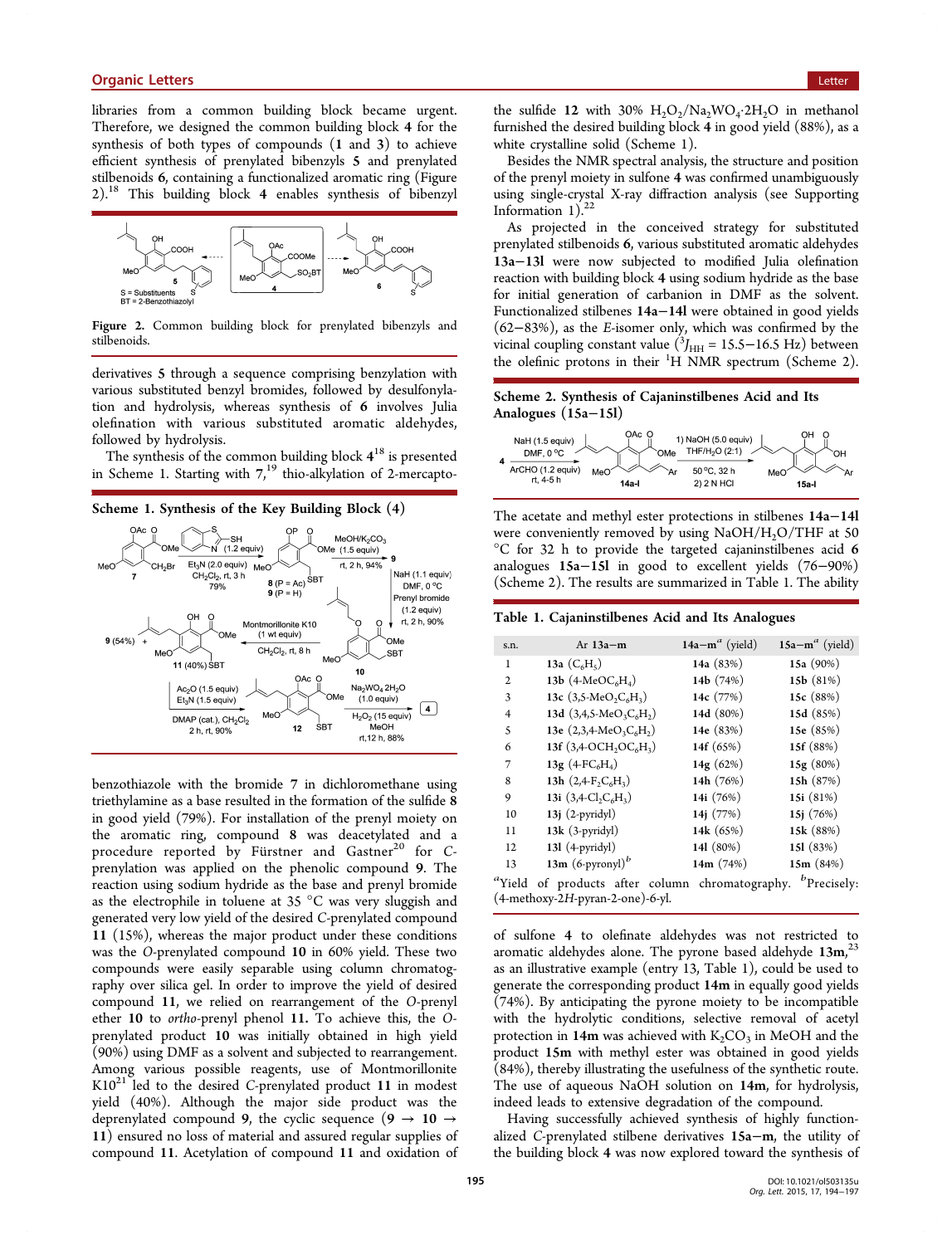<span id="page-2-0"></span>targeted bibenzyl compounds 5, i.e. amorfrutin A and its analogues. To our delight, in a model reaction, sulfone 4 underwent clean benzylation at the benzylic site, through the generation of the carbanion with sodium hydride as the base, and with benzyl bromide 16a as the electrophile, at 0 °C to room temperature, in 3 to 4 h.

The desired monobenzylated product 17a was obtained in good yield (78%). This procedure was generalized with various other substituted benzyl bromides 16b−i for alkylation with building block 4. Desired monobenzylated products 17b−i were obtained in good to excellent yields (69−95%) (Scheme 3).





The monobenzylated compounds 17a−i were subjected to desulfonylation with inexpensive reagents such as sodium amalgam (10%) in methanol<sup>24</sup> or  $Mg/ACOH/ACONa$  in DMF.<sup>25</sup> Under both conditions, desulfonylation resulted in a complex reaction mixture as r[e](#page-3-0)flected by multiple spots on TLC. [T](#page-3-0)he use of  $SmI_2$  (0.1M) solution in THF,<sup>25</sup> along with HMPA (5 equiv) and t-BuOH (20 equiv) at  $0^{\circ}$ C to room temperature, enabled clean desulfonylation and r[esu](#page-3-0)lted in the formation of products 18a−i in moderate to good yields (see Table 2). Finally, hydrolysis of these compounds 18a−i provided the targeted amorfrutin A 19a and its analogues 19b−i in good to excellent yields (73−90%).

| Table 2. Amorfrutin A $(19a)$ and Its Analogues $(19b-i)$ |  |  |  |  |
|-----------------------------------------------------------|--|--|--|--|
|                                                           |  |  |  |  |

| s.n.                                                        | Ar $16a - i$                                                   | 18a-i (yield) <sup>a</sup> | 19a-i (yield) <sup>a</sup> |  |  |  |  |
|-------------------------------------------------------------|----------------------------------------------------------------|----------------------------|----------------------------|--|--|--|--|
| 1                                                           | 16a $(C_6H_5)$                                                 | 18a (76%)                  | 19a (73%)                  |  |  |  |  |
| $\overline{2}$                                              | 16b $(4$ -MeOC <sub>6</sub> H <sub>4</sub> )                   | 18b $(63%)$                | 19b (90%)                  |  |  |  |  |
| 3                                                           | 16c $(3,5 \text{-} MeO_2C_6H_3)$                               | 18c $(83%)$                | 19c (85%)                  |  |  |  |  |
| $\overline{4}$                                              | 16d $(3,4,5 \text{-MeO}_3C_6H_2)$                              | 18d (64%)                  | 19d (84%)                  |  |  |  |  |
| 5                                                           | 16e $(2,3,4$ -MeO <sub>3</sub> C <sub>6</sub> H <sub>2</sub> ) | 18e (71%)                  | 19e (88%)                  |  |  |  |  |
| 6                                                           | 16f $(3,4$ -OCH <sub>2</sub> OC <sub>6</sub> H <sub>3</sub> )  | 18f (66%)                  | 19f (85%)                  |  |  |  |  |
| 7                                                           | 16g $(4-FC6H4)$                                                | 18g(88%)                   | 19g(83%)                   |  |  |  |  |
| 8                                                           | 16h $(2,4-F,C6H3)$                                             | 18h (88%)                  | 19h (85%)                  |  |  |  |  |
| 9                                                           | 16i $(3,4\text{-}Cl, C_6H_3)$                                  | 18i (78%)                  | 19i (90%)                  |  |  |  |  |
| <sup>a</sup> Yield of products after column chromatography. |                                                                |                            |                            |  |  |  |  |

To determine binding of the synthesized compounds to PPARs, we performed in vitro competitive binding studies with all three PPAR subtypes namely PPAR $\alpha$ ,  $\beta$ / $\delta$ , and  $\gamma$ . In general, for PPAR $\alpha$ , the compounds revealed binding affinity constants  $(K<sub>i</sub>)$  in the low micromolar range, except for 15f that showed a  $K_i$  value of 558 nM (Supporting Information 2, Supplementary Figure 1a−c and Supplementary Table 1). For PPARβ/δ, the compounds also featured  $K_i$  values in the low micromolar range, except for 15f, 19a, 19f, and 19g, which showed a  $K_i$ value of 569, 915, 462, and 754 nM, respectively. Strikingly, for PPARγ many of the compounds showed high binding affinities

in the nanomolar range (Supporting Information 2, Supplementary Table 1), in particular for cajaninstilbene acid derivative 15f we observed a  $K_i$  value of 30 nM. As recently described for the naturally occurring amorfrutin A, also the synthesized compounds induced efficient dissociation of NCoR from PPARγ up to for example 72% for 15f compared to rosiglitazone. Inhibitory concentrations (IC50) of 20 nM could be detected for this compound (Supporting Information 2, Supplementary Figure 1d and Table 2).

In summary, the first library of synthetic analogues of natural amorfrutins produced in our synthetic endeavor contains a number of promising binders of PPARs and efficient inhibitors of NCoR.<sup>26</sup> Notably, none of the compounds showed relevant induction of toxic effects (Supporting Information 2, Suppleme[nt](#page-3-0)ary Table 3 and Supplementary Figure 2).

In conclusion, the here presented common building block 4 has enabled convenient access to initial libraries of synthetic analogues<sup>18</sup> of recently described antidiabetic amorfrutins<sup>5,8</sup> and cajaninstilbene acids. The synthetic analogues reported herein p[oin](#page-3-0)t to promising prospects of amorfrutins a[nd](#page-3-0) cajaninstilbene acids toward biomedical applications. Relevant applications may include development of drug candidates with improved safety profiles and provision of new chemical tools for mechanistic PPAR research.

#### ■ ASSOCIATED CONTENT

### **6** Supporting Information

Experimental details and further results are available as Supporting Information 1 and 2. This material is available free of charge via the Internet at http://pubs.acs.org.

# ■ AUTHOR INFORMATION

#### Corresponding Authors

\*E-mail: isingh@iitm.ac.in. \*E-mail: sauer@molgen.mpg.de.

#### Author [Contributions](mailto:isingh@iitm.ac.in)

All autho[rs contributed equally](mailto:sauer@molgen.mpg.de) to this work.

#### Notes

The authors declare no competing financial interest.

# ■ ACKNOWLEDGMENTS

I.S.A. thanks BRNS for the project and IIT-M for infrastructure. R.M. thanks CSIR for an SRF award. S.S. was supported by the BMBF (Grant Number 0315082 (01EA1303)). We thank Dr. Florenz Sasse and Aman Bhasin (both at Department of Chemical Biology, Helmholtz Centre for Infection Research, Germany) for support and discussions.

#### ■ DEDICATION

Dedicated to Professor Richard R. Schmidt on the occasion of his 80th birthday.

#### ■ REFERENCES

(1) (a) Evans, R. M.; Barish, G. D.; Wang, Y. Z. Nat. Med. 2004, 10, 355−361. (b) Lazar, M. A. Biochimie 2005, 87, 9−13.

- (2) (a) Holzhauser, S.; Freiwald, A.; Weise, C.; Multhaup, G.; Han, C. T.; Sauer, S. Angew. Chem., Int. Ed. 2013, 52, 5171−5174.
- (b) Bannister, A. J.; Kouzarides, T. Cell Res. 2011, 21, 381−395.
- (3) Moller, D. E. Nature 2001, 414, 821−827.
- (4) Mitscher, L. A.; Park, Y. H.; Alshamma, A.; Hudson, P. B.; Haas, T. Phytochemistry 1981, 20, 781−785.